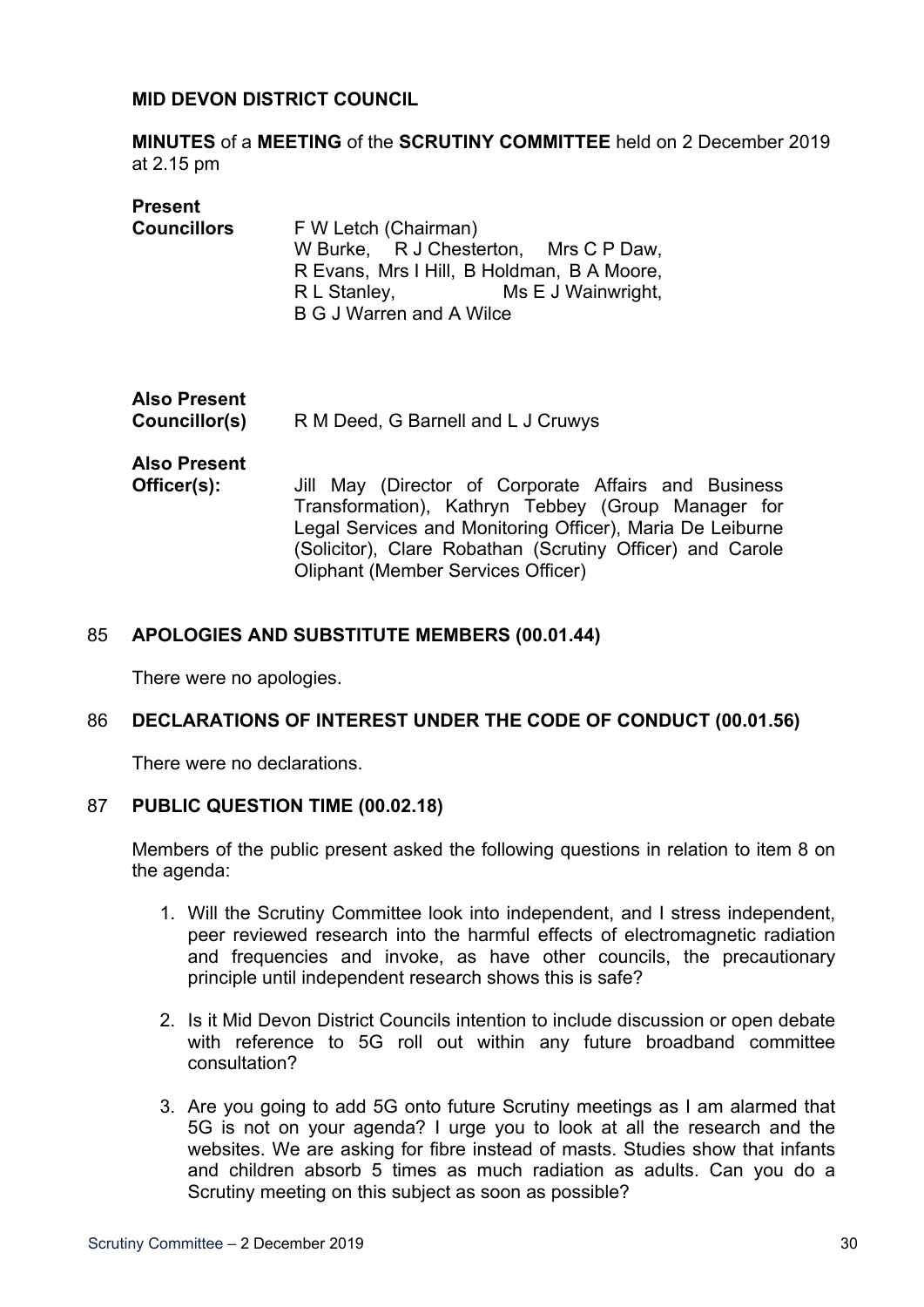- 4. What are the alternative schemes, pilot schemes that have been successful? Which areas of Mid Devon are included in these schemes and if they are not directly connected to 5G why would 5G be considered over the already successful alternatives?
- 5. I would like to find out if the Gigaclear contract could be resurrected as fibre is a safer way. Local councils have a liability and the loss of pollinators is of great concern. To lose our pollinators affects our food production. Has any impact assessment been done?

In response the Chairman informed members of the public present that the responsible authority for providing broadband was Devon County Council (DCC) and that they were currently conducting a spotlight review into 5G starting with a survey for residents to complete. They could find a link to the DCC survey on the news section of the DCC website. DCC had received over 400 responses to date and would be inviting members of the public who had registered with them to go and talk to County Councillors about their concerns with 5G.

## 88 **MEMBER FORUM (00.16.51)**

There were no items raised.

## 89 **MINUTES OF THE PREVIOUS MEETING**

A Member apologised for comments made at the last meeting and this apology was acknowledged by the members of the Committee.

The minutes of the last meeting held on 28<sup>th</sup> October 2019 were approved as a correct record and **SIGNED** by the Chairman.

## 90 **DECISIONS OF THE CABINET (00.19.58)**

The Committee **NOTED** that none of the decisions made by the Cabinet on 21st November had been called in.

## 91 **CHAIRMAN'S ANNOUNCEMENTS (00.20.08)**

The Chairman had no announcements to make.

### 92 **BROADBAND UPDATE (00.20.19)**

Matt Barrow, Stakeholder Engagement Officer from Devon County Council, (DCC) addressed the Committee and explained that DCC were charged with delivering superfast broadband across the District. He explained that in phase two of the project the region was divided into 6 lots and 5 of these were awarded to Gigaclear. The contract with Gigaclear was not a success and it was therefore terminated. He informed Members that out of approximately 36,800 properties in Mid Devon 30,900 were now connected to superfast broadband.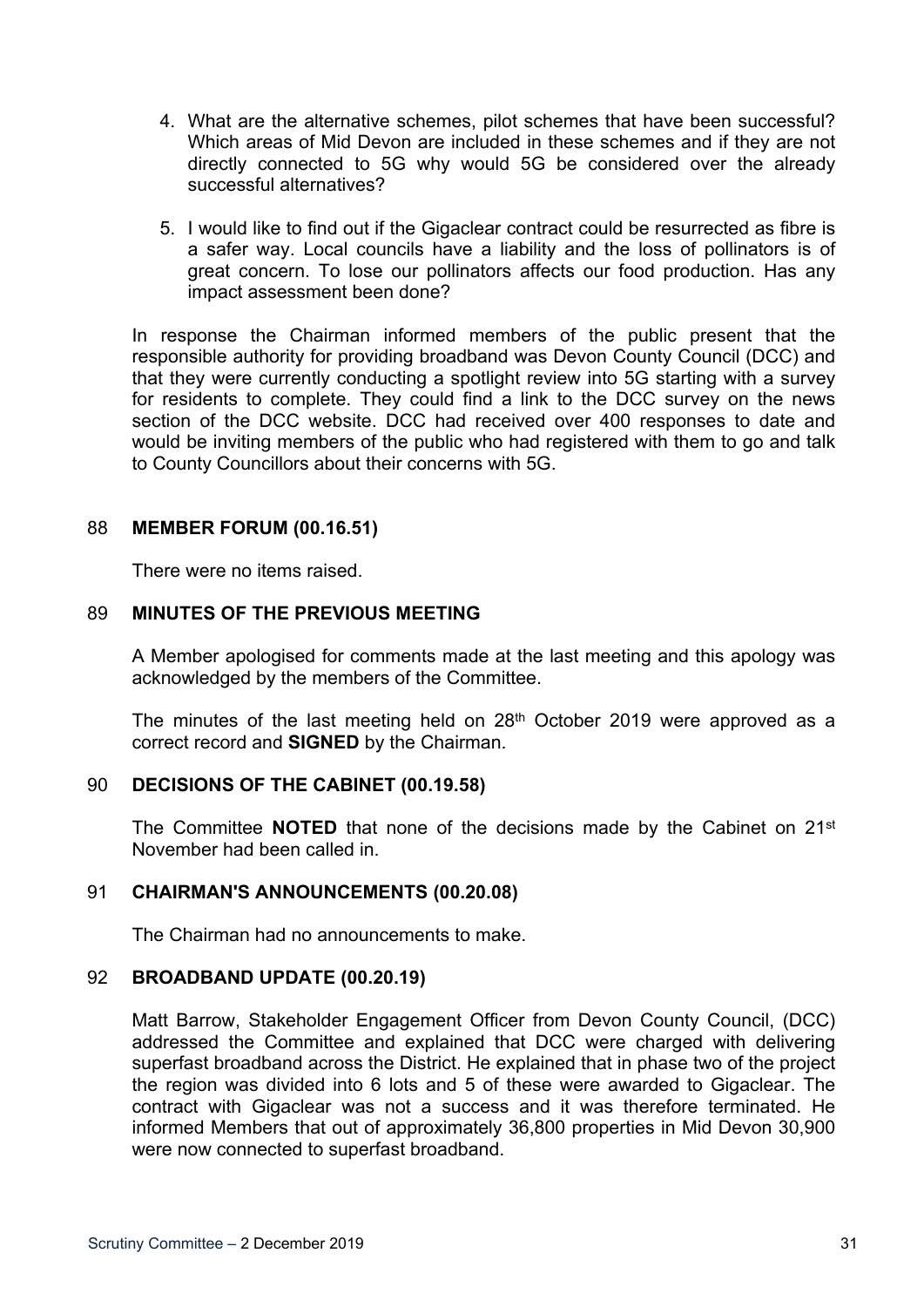He explained that the main focus of the project at this time was to procure a contractor to deliver superfast broadband to the properties that Gigaclear had missed. He explained that the procurement process took time and that they would be going out to tender in early 2020 with the contract not expected to start until mid-2021.

He explained to Members that the Government had introduced a voucher scheme in July which was designed for rural communities to club together to procure and install their own superfast broadband. He described some successful communities which had used the scheme to get superfast broadband installed.

In response to questions asked he explained why the Gigaclear contract had failed and why it had taken so long to discover that they had not been delivering on their contract.

Consideration was given to:

- Issues with providing superfast broadband to the 2% of properties in rural areas
- The amount of rural businesses which were affected
- Issues with existing businesses on old broadband connections not being able to connect to new installations of superfast fibre broadband
- Urban properties not being able to access superfast broadband due to legal and commercial issues
- The effect a new Government could have on the procurement process.

He explained that the clear direction of travel was to deliver fibre technology.

### 93 **FORWARD PLAN (00.57.09)**

The Committee had before it and **NOTED** the \*Forward Plan.

Note: \*Forward Plan previously circulated and attached to the minutes.

### 94 **WORK PLANNING SESSION (00.57.30)**

The Scrutiny Officer suggested that the Committee split the work programming planning into 2 short discussions.

With regard to the shortlisting considerations Members offered the following observations:

- That items that only affected people across Mid Devon was too prescriptive and that there would be issues that may only affect certain areas of the District
- The need to consider items that the District Council had a control over, like our vehicle fleet.
- The need to agree outcomes of work undertaken and agree targets and how these were measured.

Members brought the following items for consideration for areas to be investigated by the Scrutiny Committee: